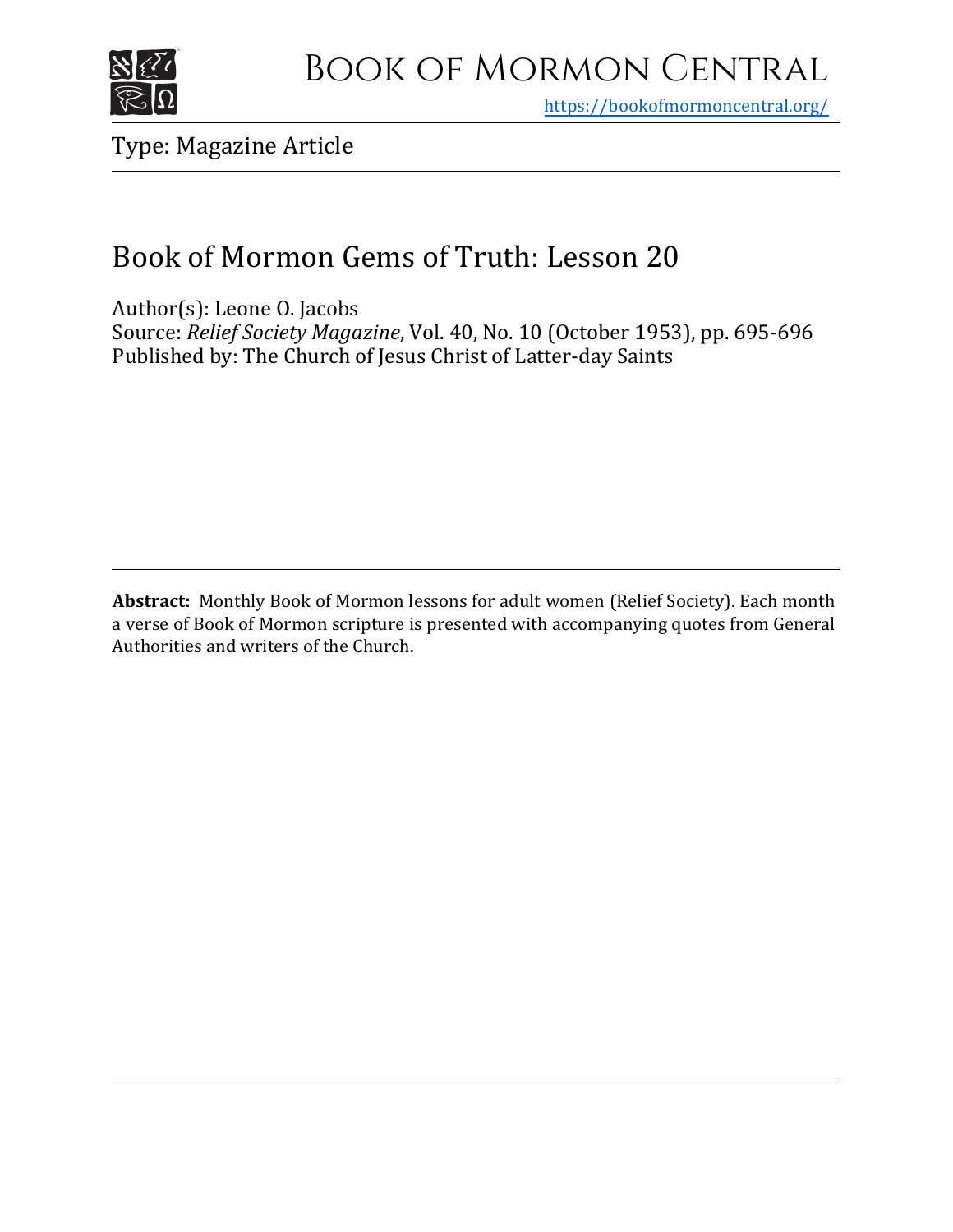# *\Àsiting oJeaciier iTlessages*

Book of Mormon Cems of Truth

Lesson 20—"And Ye Will Not Have a Mind to Injure One Another, But to Live Peaceably, and to Render to Every Man According to That Which Is His Due" (Mosiah 4:13).

#### Leone O. *Jacobs*

#### For Tuesday, January 5, 1954

#### Objective: To show the importance of refraining from injuring one another.

M/HAT a place of rejoicing this world would be if no one at any time injured another! The goal of Christianity would be realized in that the children of men would love one another and think of their brethren as themselves.

There are many ways in which it is possible to injure one another. It may be through gossip, through dishonest business dealings, through hasty judgment, by angry words, by neglecting to give spiritual or material aid in time of distress, and in numerous other ways.

To cast any reflection on a good name or character is a serious matter. Sheridan says of gossip:

Believe not each accusing tongue, As most weak persons do; But still believe that story wrong, Which ought not to be true.

Honesty will always be one of the cardinal moral virtues, but today it needs re-emphasizing. In this day of keen competition there is a tendency among some to regard "sharp" business practices as imperative for survival. But we should be scrupulously honest in all our dealings. If one finds himself in a position where he may take advantage of another'<sup>s</sup> ignorance or neglect, it would be decidedly dishonest to do so.

Angry words often cause untold sorrow and remorse. Once uttered, they can never be recalled, nor can the ill effects be completely erased.

How may we discipline ourselves so that we do not even thoughtlessly injure one another? Someone has coined the phrase "kindness therapy." Surely the world is in great need of "kindness therapy." Suppose all of us determined to administer this healing balm to those with whom we come in contact, what would be the result? We would show appreciation of each other; we would give generous amounts of encouragement and praise; we would rejoice in the righteous accomplishments and success of others. We would refrain from passing judgment on others; we would be strictly honest; we would control our tempers; we would not act impulsively, but would first ask ourselves the question: "Will this that I am about to do harm anyone?" or "Will this that I feel like saying be unfair to any person?" This attitude should be the measure by which we act.

#### Brigham Young said:

To conquer and subdue, and school ourselves until we bring everything into subjection to the law of Christ, is our work